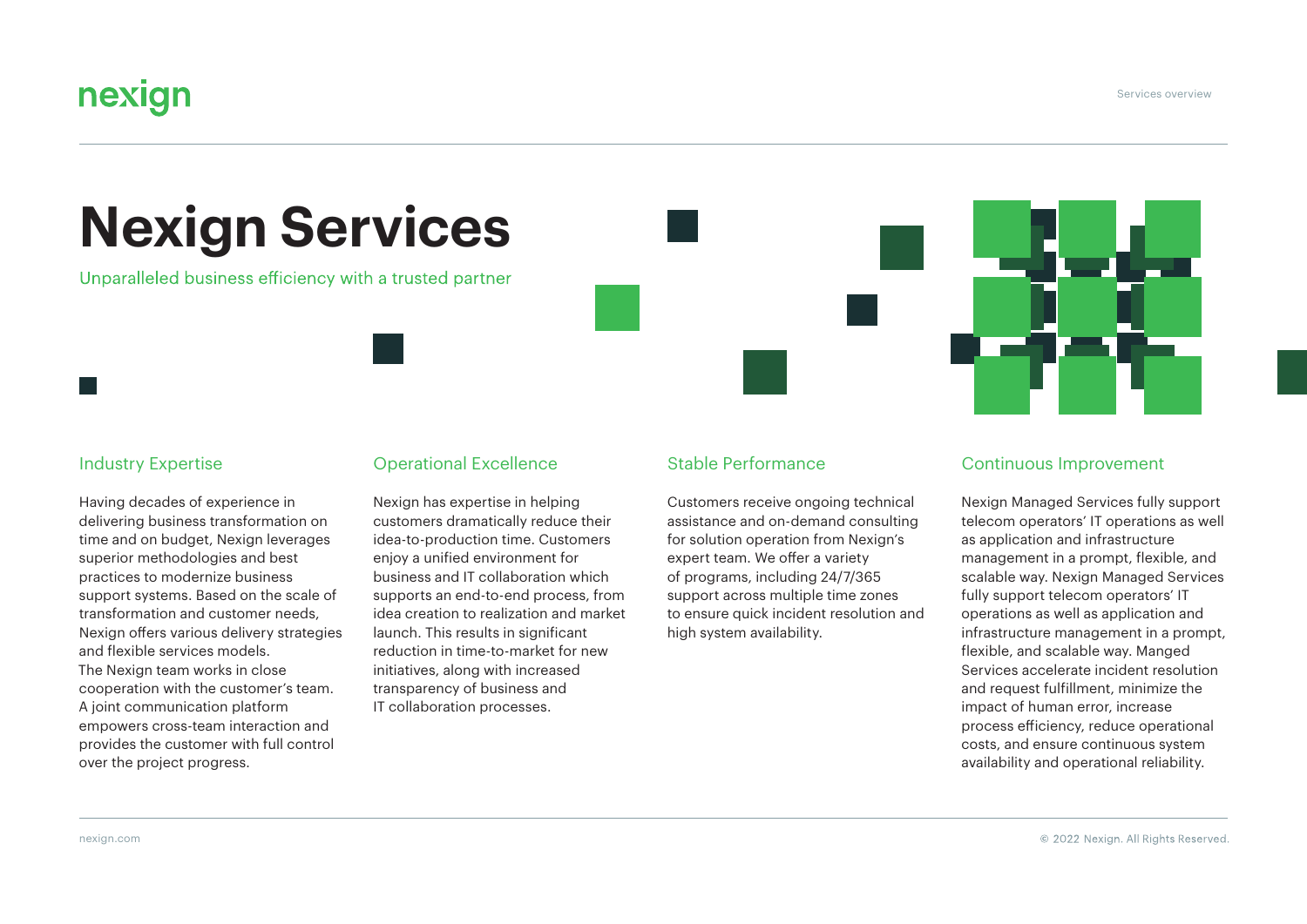# **Nexign Services**



### **Why Nexign Services?**

- 30 years of experience serving more than 50 operators
- Leveraging proven practices to streamline telco business processes
- Extensive experience in digital transformation for Tier 1 CSPs

- The customer's full control over the project and multilevel training
- Сross-team cooperation on a single communication platform
- Service quality guaranteed by transparent SLAs

#### Experience Transparency Methodology

- Agile methodology for project execution
- Automated development and implementation based on future-proof technology stack and CI/CD practices
- Uninterrupted business operations during deployment and migration

# **About Nexign**

Founded in 1992, Nexign is a trusted provider of Business Support Systems and Network Monetization solutions for telecom operators.

Nexign's commitment is to bring superior technology and expertise to our customers based on decades of experience in transformation projects for the operators of all stripes across 17 countries.

We closely collaborate with our customers to forge reliable partnerships and project transparency and ensure sustainable growth in the digital world.